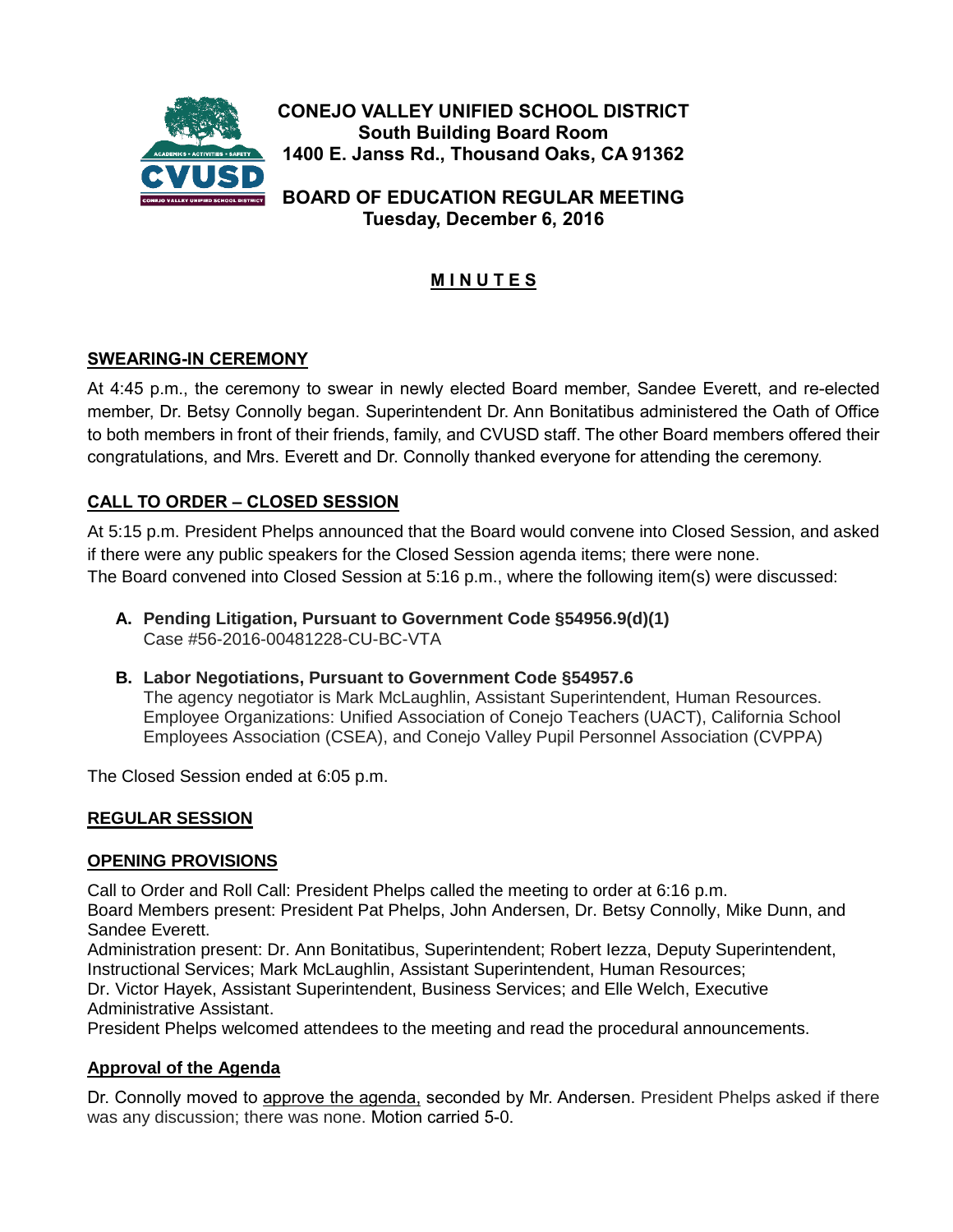# **Reorganization of the Board of Education**

Dr. Bonitatibus announced that the swearing-in ceremony had taken place earlier in the evening, thanking Child Nutrition Services for catering the reception. After Dr. Bonitatibus offered her congratulations to both Board members, Mrs. Everett commented that she is looking forward to serving on the Board. Dr. Connolly said she is looking forward to continuing as a member of the Board and appreciates the support of the community.

Dr. Bonitatibus briefly explained the reorganization process, stating that a Board member may nominate another member as President of the Board. Nominations do not require a second, but must be accepted by the nominee. Following the new President's election and recognition of the former president, the Board will then vote on Vice President, Clerk, and set the dates, times, and place for upcoming Board meetings. Assignments for committee representatives will be decided on at a later meeting. Dr. Bonitatibus opened the floor for President nominations.

### **Election of Board President**

Mr. Andersen nominated Mr. Dunn as Board President. Mr. Dunn accepted the nomination. Dr. Connolly nominated Mr. Andersen as Board President. Mr. Andersen declined the nomination. Mrs. Phelps nominated Dr. Connolly as Board President. Dr. Connolly accepted the nomination. Dr. Bonitatibus asked for discussion. Mrs. Everett commented that being on the Board is a big responsibility, especially for the President. Dr. Connolly said that the Board needs effective leadership to function efficiently. Mr. Andersen stated he believes diplomacy and cooperation are important, and he had nominated Mr. Dunn with confidence.

The Board voted on Mr. Dunn as President. Motion carried 3-2; Mr. Andersen, Mr. Dunn, and Mrs. Everett voted yes; Mrs. Phelps and Dr. Connolly voted no. Mr. Dunn is the new Board President.

Mr. Dunn took his place as President and thanked Mrs. Phelps for her year as President, saying she worked hard to ensure CVUSD remained a great district. Mrs. Everett said Mrs. Phelps has been welcoming, helpful, kind, and she respects her highly. Mr. Andersen also thanked Mrs. Phelps for being a great President the past year.

Dr. Bonitatibus thanked Mrs. Phelps, saying she is the longest standing Board member and beyond being the historian, she has been the architect behind the greatness CVUSD experiences today.

# **Election of Board Vice President**

President Dunn opened the floor for nominations of Vice President.

Mrs. Everett nominated Mr. Andersen as Vice President of the Board. Mr. Andersen accepted the nomination for Vice President. There were no other nominations. President Dunn asked if there was any discussion; there was none.

The Board voted on Mr. Andersen as Vice President. Motion carried 5-0. Mr. Andersen is the new Board Vice President.

#### **Election of Board Clerk**

President Dunn opened the floor for nominations of Clerk. Mrs. Phelps nominated Dr. Connolly as Board Clerk. Dr. Connolly accepted the nomination. Mr. Andersen nominated Mrs. Everett as Board Clerk. Mrs. Everett accepted the nomination. President Dunn asked if there was any discussion; there was none.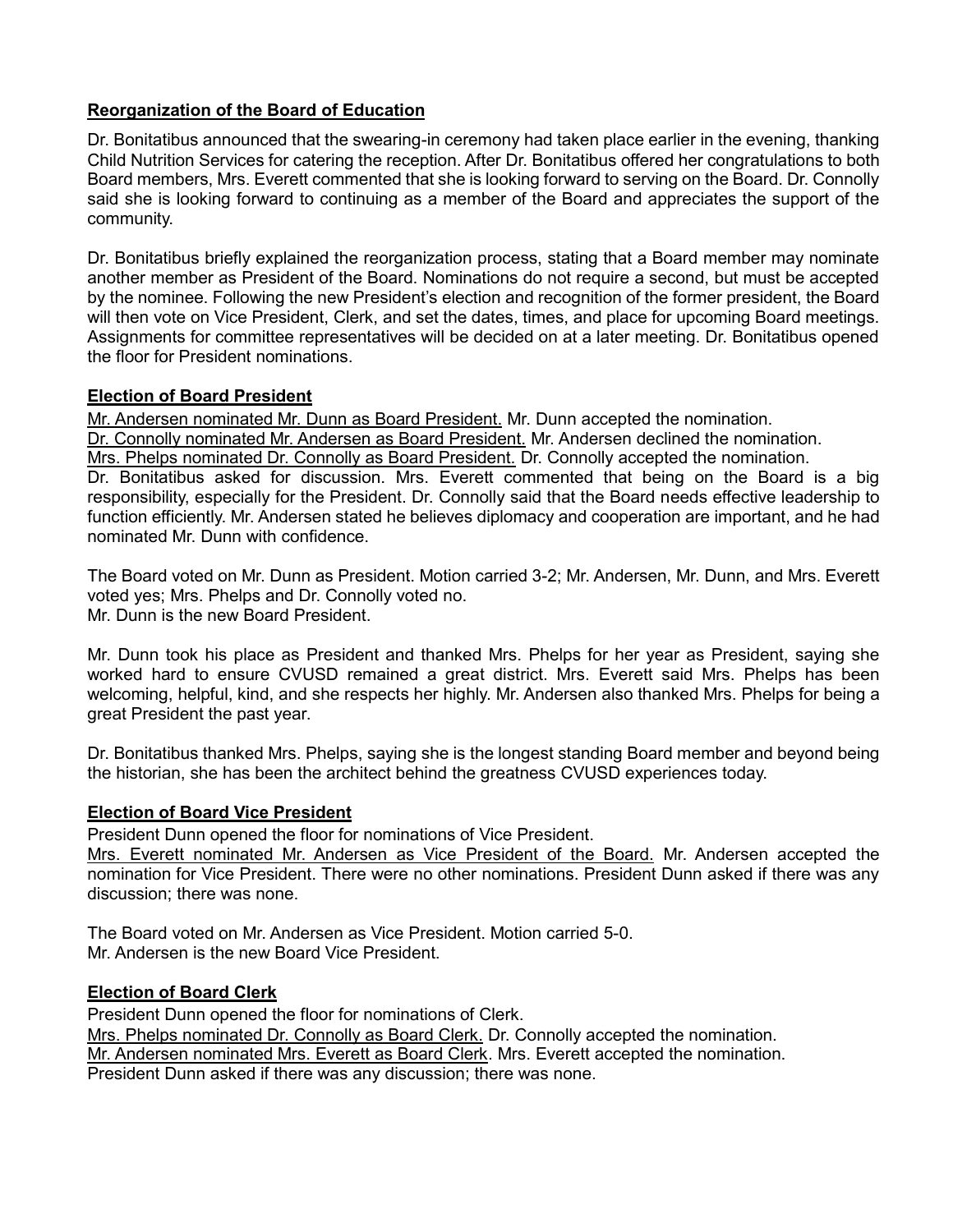The Board voted on Dr. Connolly as Board Clerk. Motion failed 2-3; Dr. Connolly and Ms. Phelps voted yes; President Dunn, Mr. Andersen, and Mrs. Everett voted no. President Dunn asked if there was any discussion; there was none.

The Board voted on Mrs. Everett as Board Clerk. Motion carried 4-1; President Dunn, Mr. Andersen, Dr. Connolly, and Mrs. Everett voted yes; Mrs. Phelps voted no. Mrs. Everett is the new Board Clerk.

### **Set Date, Time, and Place of Regular Board of Education Meetings**

President Dunn stated the Board would vote on the dates, times, and place for upcoming Board meetings. Mr. Andersen made the motion to schedule meetings on the first and third Tuesdays of each month, Closed Session at 5:00 p.m., Open Session at 6:00 p.m., to be held in the Board Meeting Room of the District Offices, seconded by Mrs. Phelps. Motion carried 5-0.

### **Assignment to Committees**

President Dunn announced that Assignments to Committees will be determined during the Board meeting of January 3, 2017. Dr. Bonitatibus gave the current assignments for each committee, and said she will provide an updated list to President Dunn with Career Technical Education added and with the Conejo/Las Virgenes Future Foundation removed.

# **Reports from Student Reporters**

- Century Academy: Cajun Holland
- Conejo Valley High School: Madison Robnett
- Newbury Park High School: Sam Klein
- Thousand Oaks High School: Emma Faciane
- Westlake High School: Hannah Dye (absent)

The student reporters spoke about activities on their campuses, food drives, holiday decorations, delivering Thanksgiving meals to families, donations to the L.A. mission, a Make-a-Wish rally, sports teams, music, tutoring, movie nights, and upcoming events.

#### **Reports from Parent Support Organizations**

- Paula Nathan, President, Conejo Council PTA, reported about bullying laws for students and adults in the community; their cardiac screening at Thousand Oaks High School; and encouraged the community to join the PTA.
- Susan Hanscom, Chair, District Advisory Council (DAC), welcomed new Board member Mrs. Everett and welcomed back Dr. Connolly. She reported about the Homework Committee, saying their goal is to review the current homework policy. She thanked Heather Cousin of Thousand Oaks Library for providing a presentation about the library's services, such as homework help for students. She also thanked Joo Cho of DAC and the Newbury Park Library for keeping DAC updated; and thanked counselors at Newbury Park High School for their presentation on *Naviance*. Last, she commented on protection for volunteers from unwarranted conflicts with some community members.
- Cindy Goldberg, Executive Director, Conejo Schools Foundation (CSF), welcomed new Board member Mrs. Everett and welcomed back Dr. Connolly. She reported that CSF is a great place for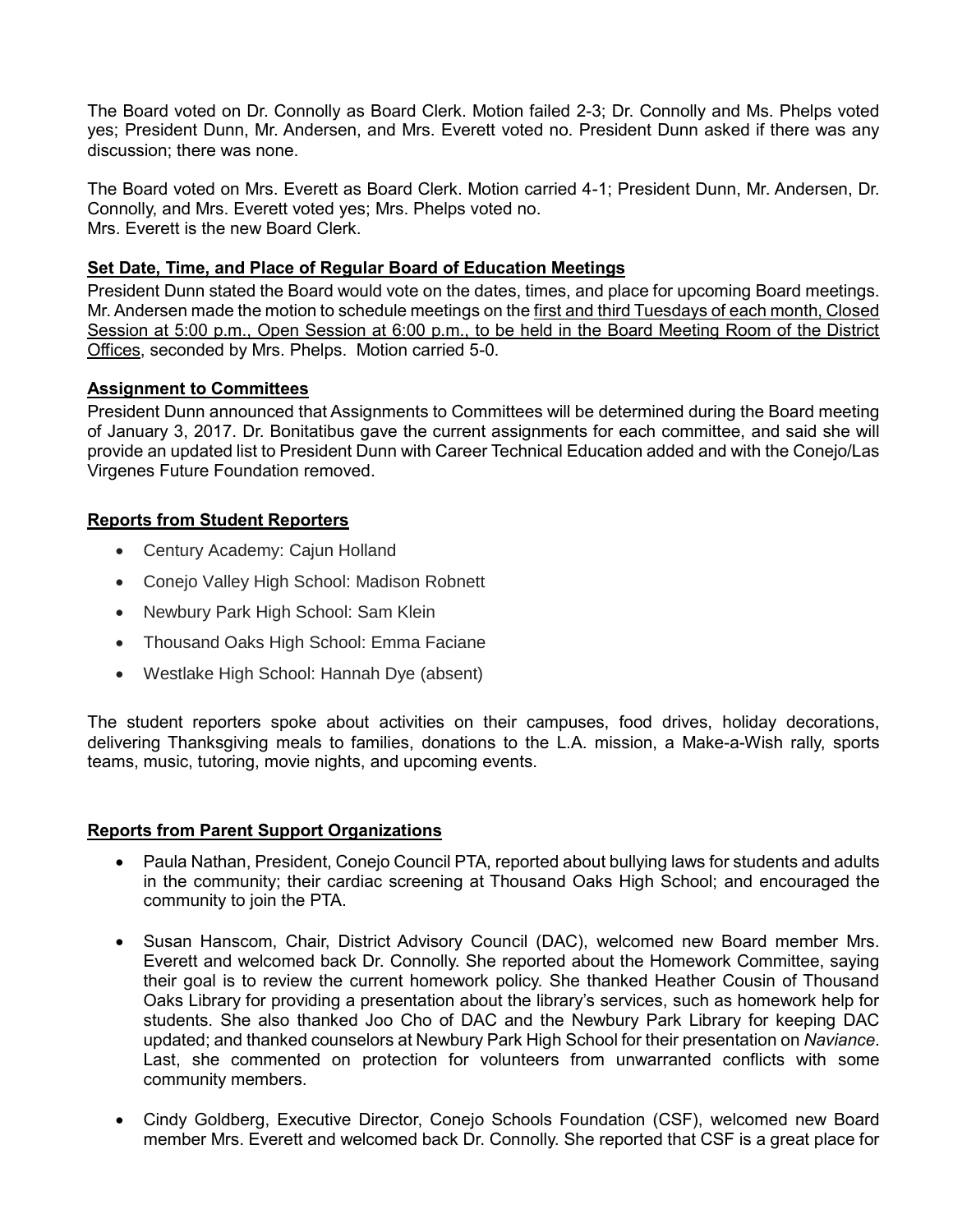end-of-the-year donations, especially for their Cash 4 Classrooms program. Their first ever Starlight Soirée will be held on February 25, 2017.

# **Presentation: Specialized Home Independent Neighborhood Education (SHINE) – Lanette Clifford and Karin Kritscher**

Mrs. Jeanne Valentine, Director, Elementary Education, introduced the teachers of the SHINE program, Lanette Clifford and Karin Kritscher. Both teachers explained the program is for K-5 students when traditional schools won't work for them due to various reasons. After detailing the curriculum, they answered questions from the Board. President Dunn thanked them for their presentation.

# **Comments from the Public**

President Dunn asked if there were any public speakers. There were 13 speaker cards submitted.

- The 1<sup>st</sup> speaker, Cathy Carlson, spoke about the Finlandia Foundation.
- The 2<sup>nd</sup> speaker, Joe Kirby, spoke to United Cerebral Palsy (UCP) program's use of Waverly site.
- The 3<sup>rd</sup> speaker, Marc Belfortti, commented on the potential displacement of the UCP program.
- $\bullet$  The 4<sup>th</sup> speaker, Donald Geagan, commented on the benefits of the UCP program.
- The 5<sup>th</sup> speaker, Judy Lalley, spoke about opportunities she enjoys at the UCP program.
- $\bullet$  The 6<sup>th</sup> speaker, Rocky Capobianco, asked that his card be removed as he did not wish to speak.
- The 7<sup>th</sup> speaker, Nick Quidwai, commented on the Board officer elections and the calendar.
- $\bullet$  The 8<sup>th</sup> speaker, Sergio Sidesman, spoke about the WHS football coach termination.
- The 9<sup>th</sup> speaker, Kim Powell, talked about adults with disabilities at the UCP program.
- $\bullet$  The 10<sup>th</sup> speaker, Kathleen Canfield, spoke about the adult school's support of UCP program.
- The 11<sup>th</sup> speaker, Sally Hibbits, commented on AAUW's women's history project.
- The 12<sup>th</sup> speaker, Frank Chavez, commented on UCP classes for adults with disabilities.
- The  $13<sup>th</sup>$  speaker, Ardyth St.John, spoke about traffic in Waverly community.

# **Comments from the Superintendent**

Dr. Bonitatibus offered congratulations to President Dunn, Mr. Andersen, and Mrs. Everett for being elected to their new positions. She thanked the PTA for showcasing CVUSD students at the *Reflections* contest, and congratulated the students who would be advancing. Dr. Bonitatibus and four of the Board members attended the CSBA conference, and will provide an update at the next Board meeting. Her favorite learner moment was attending the National Blue Ribbon celebrations at WHS and EARTHs.

#### . **Comments from Individual Board Members**

Mr. Andersen thanked the cerebral palsy community for giving him a tour of their facility. He said it was great that WHS and EARTHs both celebrated winning the National Blue Ribbon award. Thanking TOHS for letting him attend one of their football games, he said it was great to be there. He also went to Fresno to see the boys' cross country team; and mentioned attending the CBSA conference. Mrs. Everett said she enjoyed going to the National Blue Ribbon ceremony at EARTHs, as it was her first event since being elected to the Board. She toured the cerebral palsy facility and was very impressed by their teachers.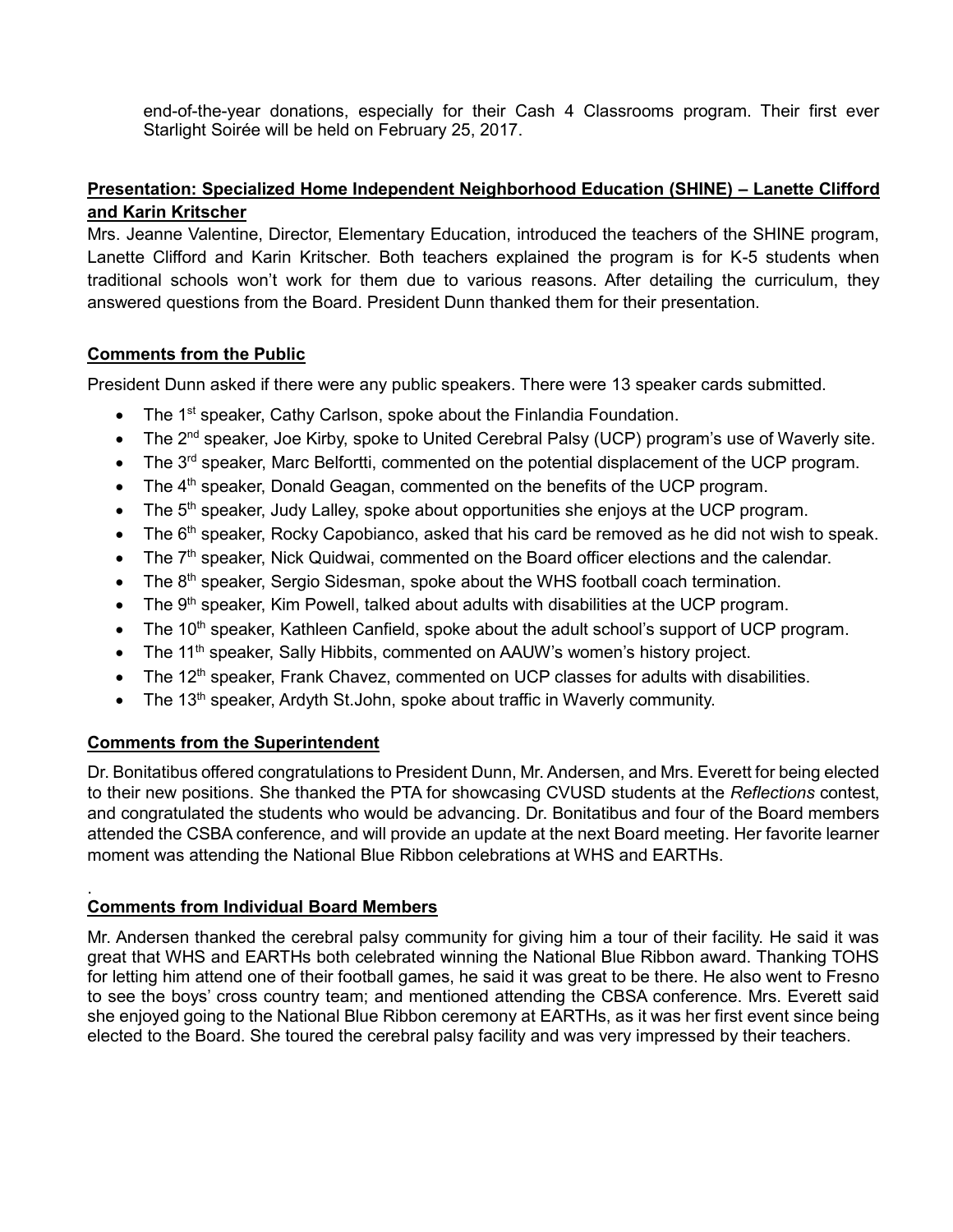# **ACTION ITEMS – GENERAL**

#### **Human Resources**

#### **A. Approval of the 2017-2018 and 2018-2019 School Year Calendars**

Dr. Connolly made the motion to approve; seconded by Mr. Andersen. President Dunn asked if there was any discussion. Dr. Bonitatibus said that on each calendar, it states that changes may be made to meet the needs of the district. Motion carried 5-0.

#### **Instructional Services**

**A. Approval of Amendments to Board Policy and Administrative Regulation 5116.1 - Intradistrict Open Enrollment**

Mr. Andersen made the motion to approve; seconded by Dr. Connolly. President Dunn asked if there was any discussion; there was none. Motion carried 5-0.

**B. Approval of Replacements of Board Policy and Administrative Regulation 6145 - Extracurricular and Co-curricular Activities**

Dr. Connolly made the motion to approve; seconded by Mr. Andersen. President Dunn asked if there was any discussion; there was none. Motion carried 5-0.

# **C. Approval of 2017 Summer School/Extended Year Programs**

Mrs. Phelps made the motion to approve; seconded by Dr. Connolly. President Dunn asked if there was any discussion; there was none. Motion carried 5-0.

### **Business Services**

- **A. Approval of New Board Policy and Administrative Regulation 3230 – Federal Grant Funds** Mr. Andersen made the motion to approve; seconded by Dr. Connolly. President Dunn asked if there was any discussion; there was none. Motion carried 5-0.
- **B. Approval of Amendment to Board Policy 3270 and Administrative Regulation 3270 – Sale and Disposal of Books, Equipment and Supplies**

Dr. Connolly made the motion to approve; seconded by Mr. Andersen. President Dunn asked if there was any discussion; there was none. Motion carried 5-0.

- **C. Approval of Amendment to Administrative Regulation 3440 – Inventories** Mrs. Phelps made the motion to approve; seconded by Dr. Connolly. President Dunn asked if there was any discussion; there was none. Motion carried 5-0.
- **D. Approval of Amendment to Administrative Regulation 3460 - Financial Reports and Accountability**

Dr. Connolly made the motion to approve; seconded by Mr. Andersen. President Dunn asked if there was any discussion; there was none. Motion carried 5-0.

**E. Approval of Amendment to Administrative Regulation 3512 - Equipment** Mr. Andersen made the motion to approve; seconded by Dr. Connolly. President Dunn asked if there was any discussion; there was none. Motion carried 5-0.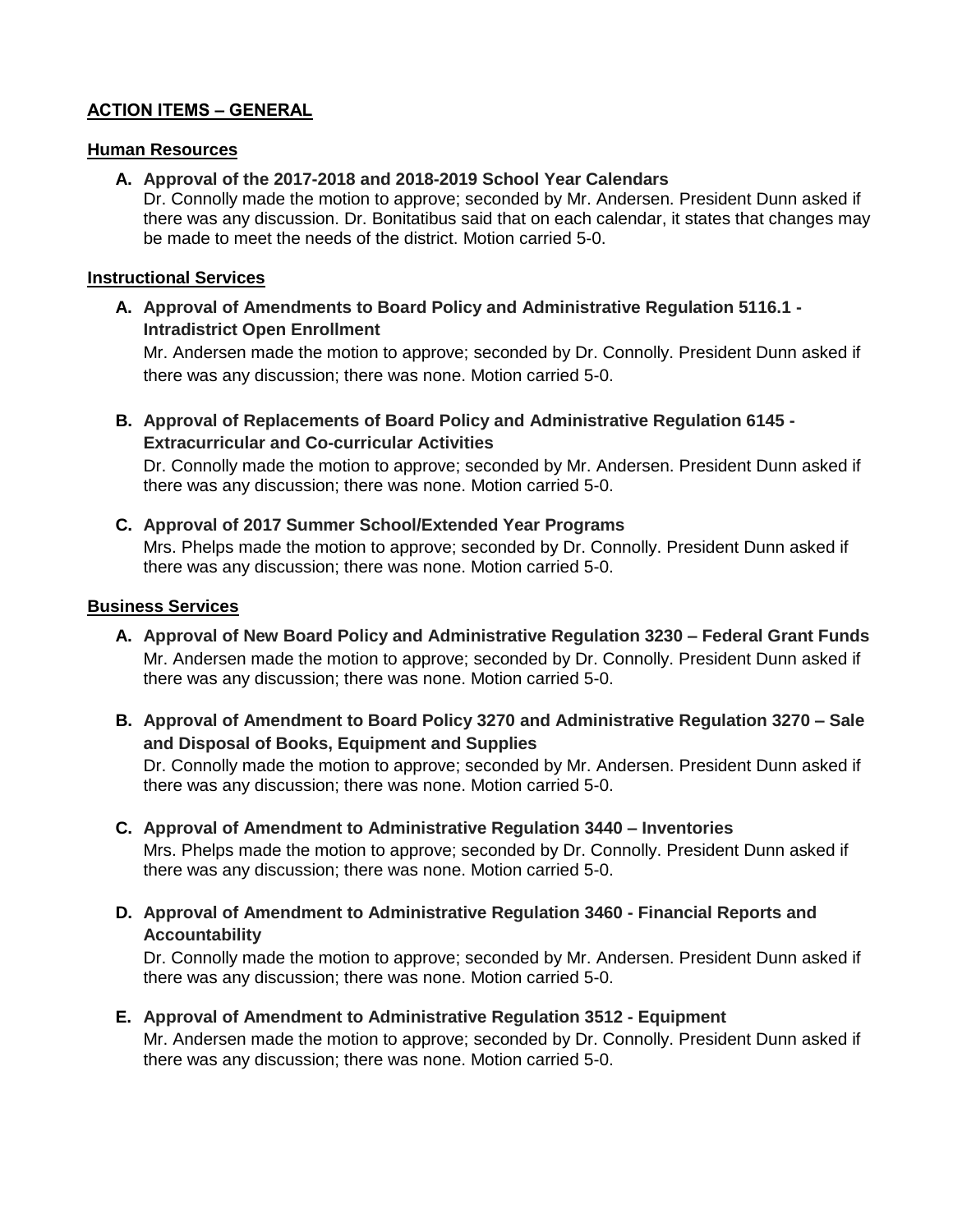# **ACTION ITEMS – CONSENT**

Dr. Connolly made the motion to approve the Consent Agenda, seconded by Mrs. Phelps. President Dunn asked if there was any discussion; there was none. Motion carried 5-0.

### **A. Approval of Minutes from the Board Meeting of November 15, 2016.**

### **B. Personnel Assignment Orders:**

- 1. Certificated Service: A. Leaves of Absence: Teachers Order #: R16-178
- 2. Certificated Service Exempt: A. Employment/appointment: Exempt Specialists Orders #: E16-047 - E16-053
- 3. Classified Service:

 A. New Employment (Probationary to Perm) / Assignment Change / Change in Status Orders #: C16-265 - C16-278

 B. Substitute / Provisional / Additional Assignment Orders #: C16-279 - C16-296

 C. Establishment / Modification / Elimination of Positions Orders #: None

4. Classified Service - Exempt: A. Walk-on Coach Orders #: E16-440 - E16-449

> B. Campus Supervisor, Proctor, Specialist, Student Helper, Others Orders #: E16-450 - E16-455

- **C. Parent Support/Booster Organization Reauthorization**
- **D. Purchase Order Report #912**
- **E. Purchase Order Report #913**
- **F. Disposal of Surplus and Obsolete Equipment**
- **G. Notice of Completion – PROPOSITION 39 Various School Sites – Energy Management Lighting – Sylvania Lighting Services**

#### **INFORMATION/DISCUSSION ITEMS-GENERAL**

#### **HUMAN RESOURCES**

No items.

#### **INSTRUCTIONAL SERVICES**

**A. Presentation of 2016 History-Social Science Framework**

Dr. Jennifer Boone, Director, Curriculum, Instruction and Assessment, explained that curriculum framework is an organized plan aligned with standards, and shows what a student should know and be able to do. She provided examples of framework shifts since new history social science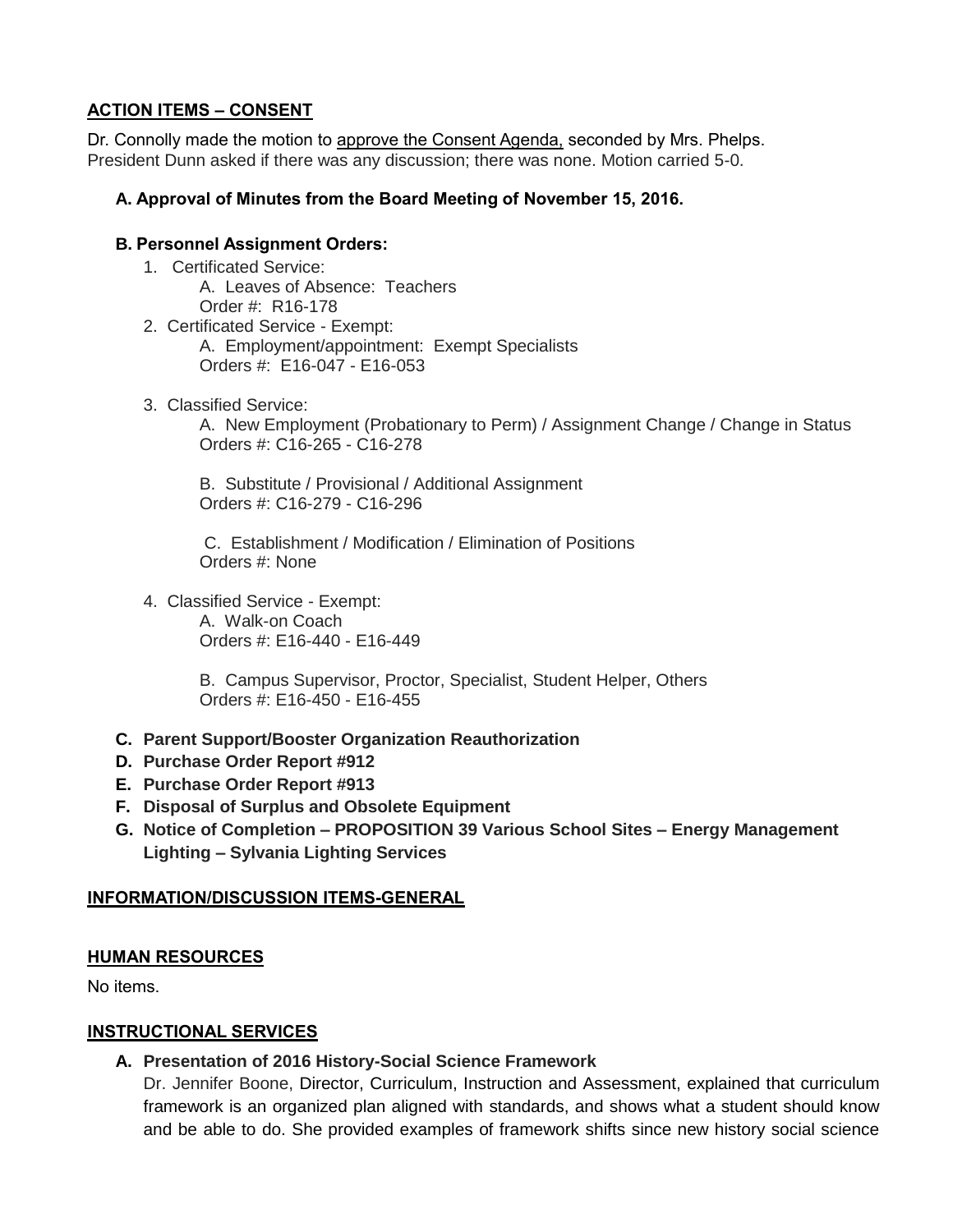framework was adopted in July, 2016. Her presentation also showed a conceptual progression and new additions to the framework. Dr. Boone answered questions from the Board. President Dunn thanked her for her presentation.

There were two speaker cards submitted for this item.

- The 1<sup>st</sup> speaker, Andy Pletcher, commented on the Fair Education Act.
- The 2<sup>nd</sup> speaker, Laura Espinoza, gave Latino citizens' support to agenda items 8A / 8B.

President Dunn asked if there was any other discussion; there was none.

### **B. Approval of Replacement of Board Policy 6142.94 - History-Social Science Instruction**

There were 3 speaker cards submitted for this item.

- The 1<sup>st</sup> speaker, Jose Pino, commented on equal rights and role models in curriculum.
- The 2<sup>nd</sup> speaker, Sally Hibbits, spoke about the Fair Education Act and anti-bullying.
- The 3<sup>rd</sup> speaker, Pamela Lopez, commented on the Fair Education Act.

President Dunn asked if there was any other discussion. Dr. Connolly thanked the speakers for their thoughtful comments, and thanked Dr. Boone for an excellent presentation and her hard work.

- **C. Approval of Replacement of Administrative Regulation 6143 - Courses of Study** President Dunn asked if there was any other discussion; there was none.
- **D. Approval of Title I School-Level Parent Involvement Policies for Acacia, Conejo, Glenwood, Ladera, Maple and Walnut**

President Dunn asked if there was any other discussion. Dr. Connolly said the policies have shown a lot of progression; Mr. Andersen agreed.

**E. Approval of Acceptance of the College Readiness Block Grant for 2016-2017** President Dunn asked if there was any other discussion; there was none.

# **BUSINESS SERVICES**

No items.

#### **BOARD OF EDUCATION**

- **A. Conditions for Withdrawing Consent to Access a School Site** There were 3 speaker cards submitted for this item.
	- The 1<sup>st</sup> speaker, Amy Ciandella, commented on the behavior a community member.
	- $\bullet$  The 2<sup>nd</sup> speaker, Jackie Luderer, said she is in support of this item.
	- $\bullet$  The 3<sup>rd</sup> speaker, Jessica Stephens, spoke about ways to address citizen harassment.

President Dunn asked if there was any other discussion. Dr. Connolly asked questions regarding penal codes and what options there may be to resolve this issue. Dr. Bonitatibus responded by